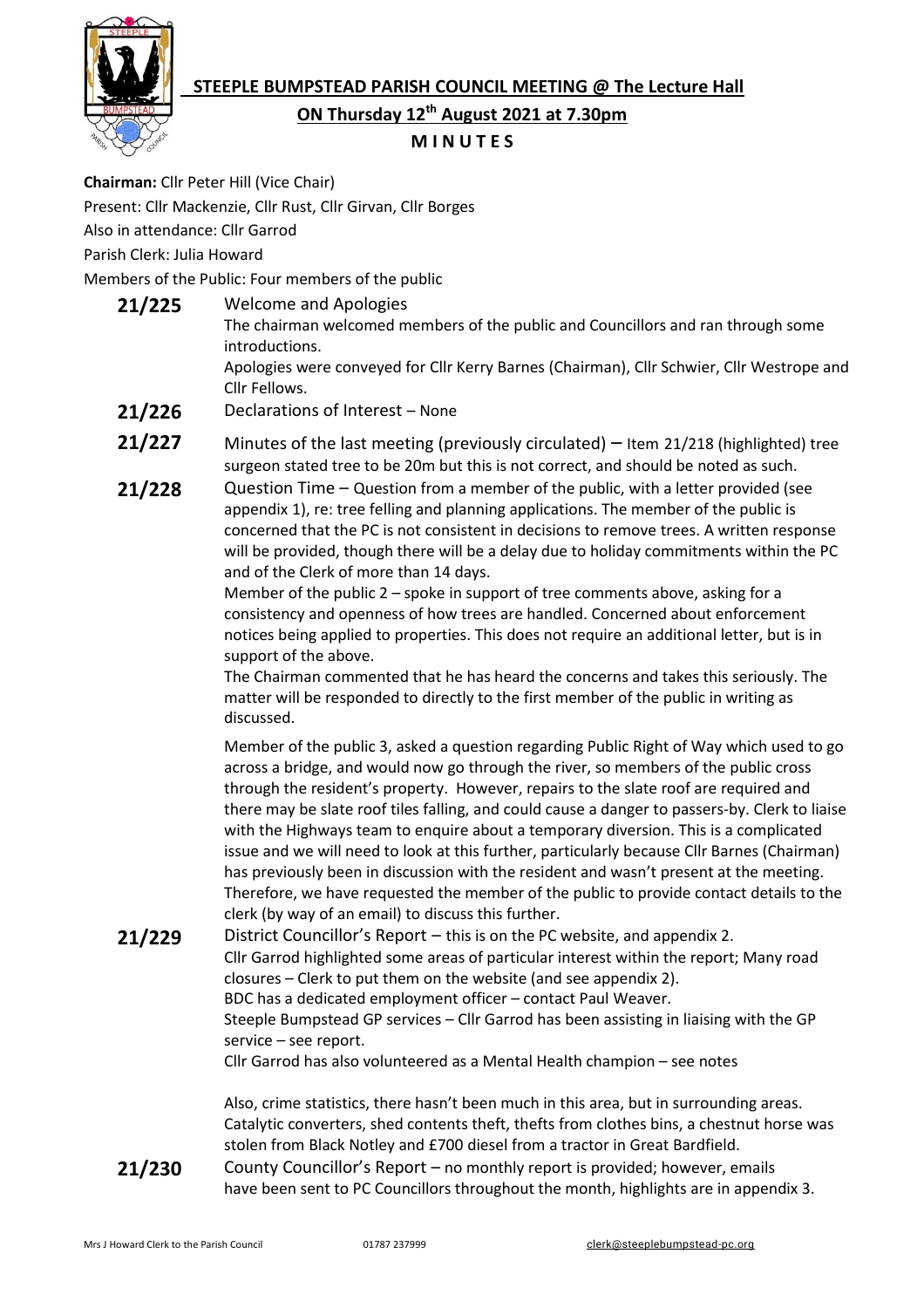

**21/231** CCTV Coverage. Suspicious activity / possible Drug Dealing in the village – There have been reports of suspicious activity, possibly drug dealing in the village, by the village hall. The Village Hall has CCTV cameras, these could do with improving and repositioning to capture better footage.

The clerk has been in contact with PC Draper and circulated actions to take as follows; *Be vigilant, make people aware of the problem and to report it using crime stoppers or Essex police digital services (saves waiting on the phone) make sure to give as much detail as possible number of people, sex, age, descriptions and most importantly vehicle registrations.* 

*Our Neighbourhood Policing team can also do some checks and maybe visit the registered keepers, if registration number are provided*

The Parish Council will seek to provide the police with information regarding the identity of the vehicle/s, if safe to do so.

Clerk to write to village hall committee re: CCTV and updating it.

### **21/232** Flooding issues within the village –

We were made aware that 1 property at Water Lane did suffer with water ingress. There were numerous pictures shared and we have been asked to forward these to Cllr Schwier – all Councillors are asked to provide photos and addresses to the clerk to put forward to the County Councillor. Members of the public may also do this, please include postcodes where possible.

Drains were cleared shortly after; blocked drains may have attributed to the flooding. Reports of this can be put directly through to the County Council by members of the public too, and photos will always be helpful, along with postcodes (or what3word locations)

### **21/233** Planning & Consultations *(applications received between now and the meeting date may also be discussed)*

### ITEM 1. Applications and Decisions

21/02138/TPOCON - The Old Vicarage, 1 Finchingfield Road – no objection (for ratification) – no comment on this matter was put forward when asked at the meeting.

21/02273/TPOCON - STREET RECORD, Poppy Field – new housing estate, want to remove 3 or 4 trees around the corner of North Street, in order to put in a footpath, which the PC requested and see as essential for the safety of the public. This is deferred to the planning working group.

ITEM 2. Neighbourhood Plan (standing Item) – nothing to report at this point

- **21/234** Emergency Plan Review update contact details and Councillor membership, however the plan is sound and will be sent through to BDC and updated on the PC website.
- **21/235** Councillor Vacancy 1 vacancy which is valid until 20<sup>th</sup> August, the PC would then seek to co-opt in September at the PC meeting.
- **21/236** Finance and Administration EON has sent a letter about unit price changes which will affect our bill. However, as we are paying for unmetered charges, we may need to check that this is correct for the PC, since having the LED streetlights installed.

ITEM 1. Clerk's report – (appendix 4). Cllr Mackenzie proposed to accept this as an accurate account and Cllr Borges seconded, all in agreement.

ITEM 2. Personnel *(the public meeting may be suspended for this item) suspended at 8.27pm and restarted at 8.38pm*

ITEM 4. Adoption of Policies (communication/ email policy and complaints plus schedule of charges to be reviewed / adopted)

These have been reviewed by the policy working group and Cllr Girvan proposed that the PC adopt them, Cllr Borges seconded and all voted in favour.

**21/237** Open Spaces – Cllr Girvan is in the process of creating an outline request for 2 picnic benches to go outside the play area, to make up a picnic area and possibly another one for Humphrey's meadow. The deadline for the outline request is Saturday, and then if accepted further work will be required.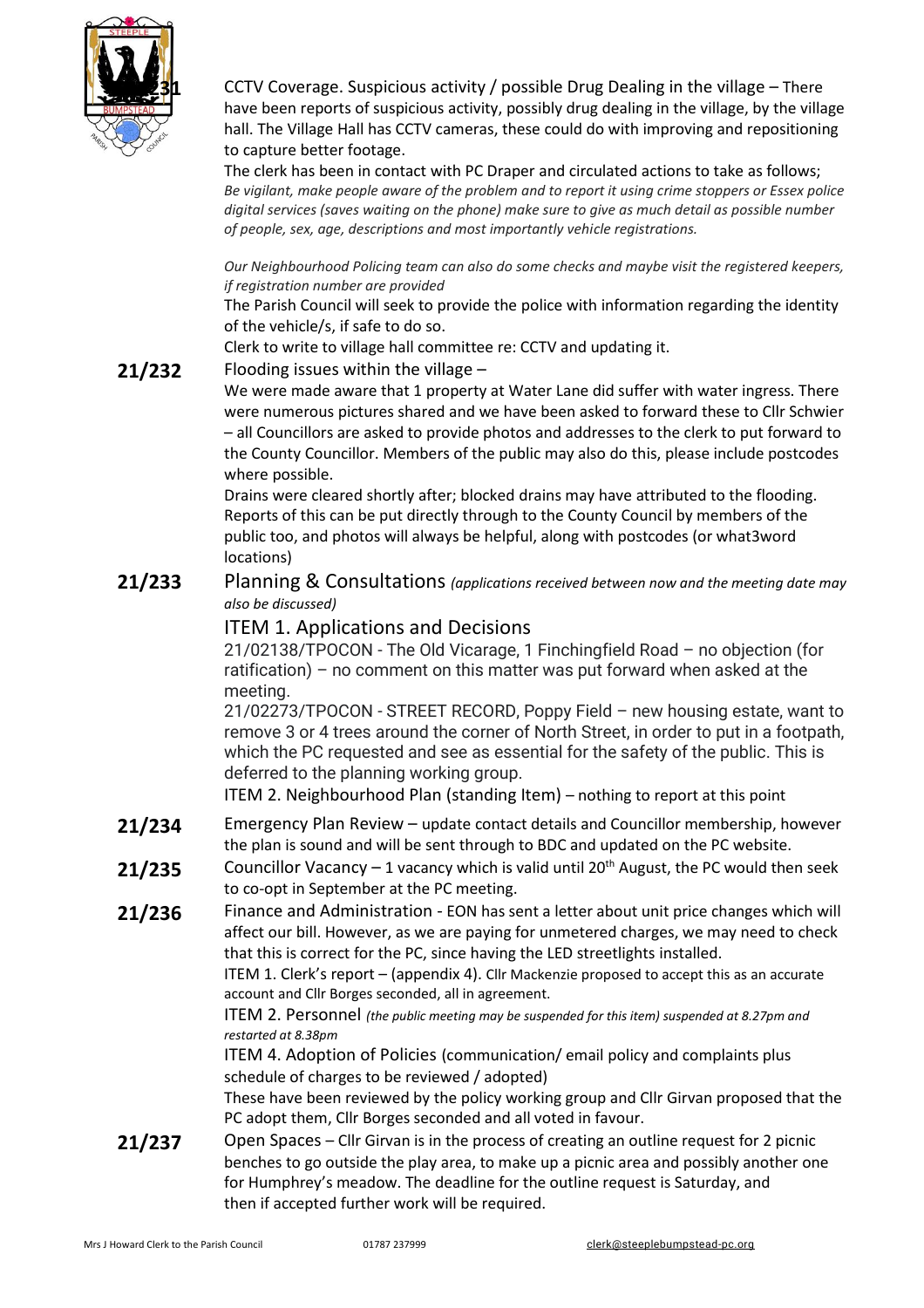

ITEM 1. Trees – The PC is looking to have a number of trees planted around the village as part of the Queen's jubilee event. Cllr Mackenzie is working with the SB Environmental Group on this project along with the Woodland's trust.

a. Memorial Tree/s – this is in progress; however, we can't do anything more until after the HCT removed

b. Humphrey's meadow tree removal – expected for w/c 23/8 weather dependent. The PC is also in touch with a wood carver and hopes to be able to re-use the majority of the timber, depending on the condition of it.

ITEM 2. Flower Planters – with money raised by the 'Steeple Bumpstead Queen's memorial fund' events in the past; 4 flower planters have been purchased, with plaques on them. A delivery of plants was made, however two-thirds of them had died and so were all returned. The supplier will now provide a winter display, aiming for October installation. Ongoing there will be 2 plantings annually. The planters will not be positioned until plants have arrived.

## **21/238** Highways and Footpaths

- ITEM 1. Church Lay-by update this is now being looked at by highways, they propose a more environmentally hard-standing rather than originally agreed. Clerk to liaise with our PC Councillors for an opinion on this, however, it does seem acceptable at face value. ITEM 2. Salt Initiative – we are signed up to this but with no salt delivery requested. As the last 2 winters have been mild the PC holds a stockpile of salt/grit and therefore will again look to see whether some of the excess is required locally.
- **21/239** Information Sharing Cllr Rust none, Cllr Mackenzie none, Cllr Borges, none, Cllr Girvan – none, Cllr Garrod - none.
- **21/240** Next Meeting Thursday 9<sup>th</sup> September 2021, 7.30pm venue tbc.
- **21/241** Meeting Close the chairman closed the meeting at 9pm

| Action 1  | 21/227 Draft response to Member of the Public and send by post                                                                                                                                                                    | Chairman & vice<br>chairman / Clerk to<br>send      |
|-----------|-----------------------------------------------------------------------------------------------------------------------------------------------------------------------------------------------------------------------------------|-----------------------------------------------------|
| Action 2  | 21/227 Follow up with Member of the Public 2, re: PROW. Also Liaise with<br>Highways re: temporary re-routing.                                                                                                                    | Chairman and<br>planning working<br>group and Clerk |
| Action 3  | 21/231 Contact the Village Hall committee regarding updating the CCTV, also<br>enquire with local police team re: funding options                                                                                                 | Clerk                                               |
| Action 4  | 21/232 - Email pictures and locations of flooding to Clerk for forwarding to<br>County Councillor and EA                                                                                                                          | ALL COUNCILLORS<br>and clerk                        |
| Action 5  | 21/233 – Planning working group to discuss a way forward for applications and<br>clerk to submit consultee comments within the consultee deadlines where<br>possible / required. Ratification at a later meeting may be required. | Planning working<br>group / clerk.                  |
| Action 6  | 21/234 - Update contact details then share and publish on website                                                                                                                                                                 | <b>Emergency Plan</b><br>working group and<br>Clerk |
| Action 7  | 21/235 Item 3. Clerk to publish policies to the PC website, in their final format                                                                                                                                                 | clerk                                               |
| Action 8  | 21/237 submit outline request to EALC for bench funding                                                                                                                                                                           | Cllr Girvan                                         |
| Action 9  | 21/238 Item 1. consult the PC re: church lay-by proposal                                                                                                                                                                          | Clerk                                               |
| Action 10 | 21/238 Item 2. Enquire whether anyone needs some of the excess salt                                                                                                                                                               | Clerk                                               |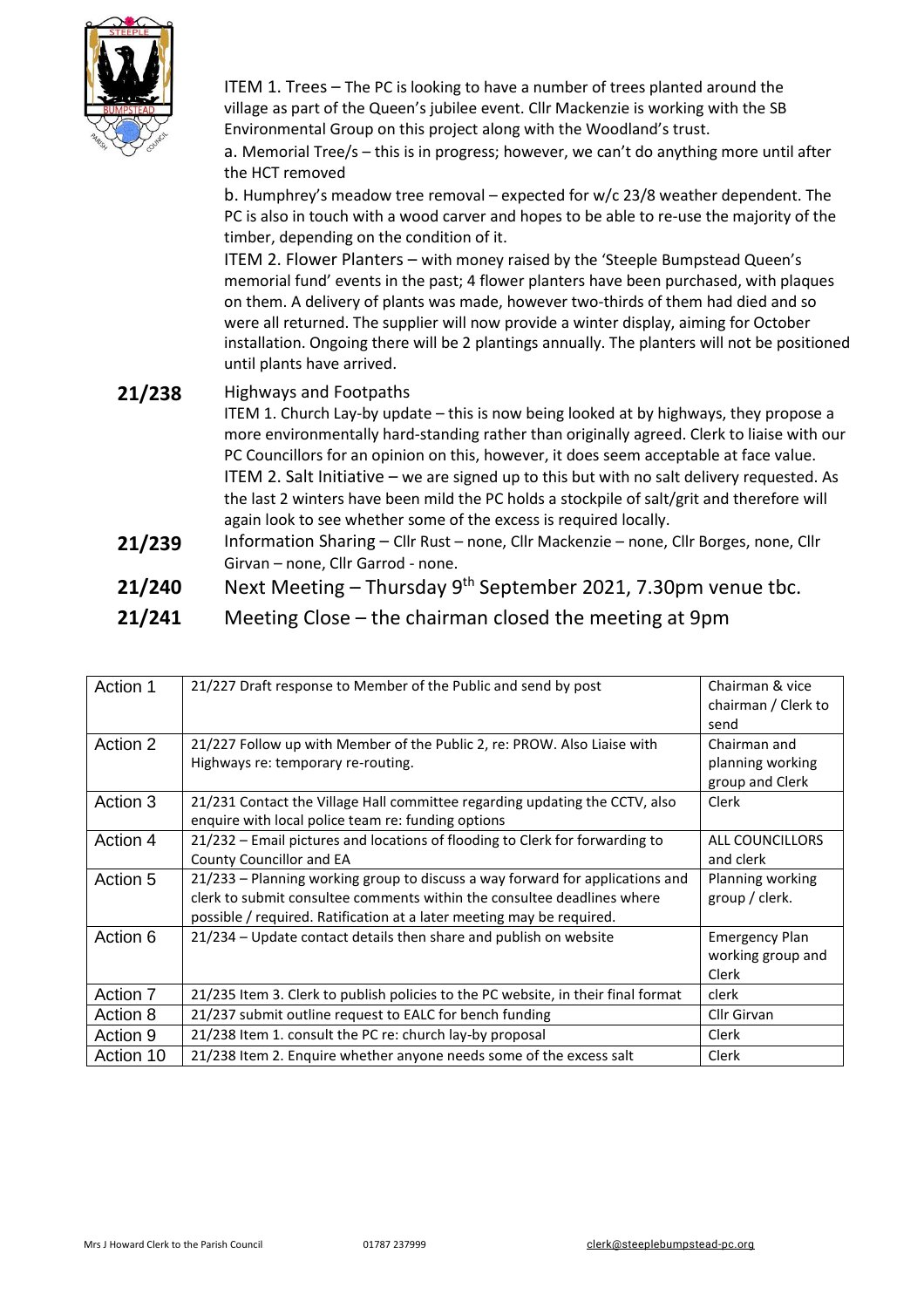

Appendix 1. Letter from a Member of the Public.

Dear Parish Council.

We feel it appropriate to raise concerns about the consistency of approach regarding planning applications in the parish, in particular requests for tree removal.

As is well documented we recently applied for and after appeal succeeded in gaining planning permission for a new letting building in the Red Lion pub grounds. This appeal and application cost us considerably due to requests from the Parish Council (PC), personal objections from Kerry Barnes & John Fellows as well as adjustments to the ground works to ensure the selfseeded trees in the gardens were not impacted. It was also documented by the tree expert used by the District Council that for any trees removed three additional trees must be planted. We have always been happy to consider everyone's views in any applications and have made reasonable adjustments to ensure our planning application satisfies any requests along the way.

Given the above journey and objections from the PC we are somewhat surprised to have seen recent approved applications by said council.

- 1. 21/01956/TPCON 66 Lion Meadow Why were there not similar objections from the PC? In addition, we cannot understand (when the expert has clearly stated three trees must be planted to replace one) why this same request was not made in the PC approval notes? Why was this authorised with photos only and not the same approach taken as with our permission?
- 2. 21/01957/TPCON 64 Lion Meadow as with the above statement the PC is not taking a consistent approach to their challenges, and we are confused as to what the motivation would be to this change of heart on these two applications? Why was this authorised with photos only and not the same approach taken as with our permission?
- 3. 21/01709/TPCON 39 North Street Again we are confused that given interference of telephone lines is being cited as the reasoning for felling being acceptable, surely some professional maintenance is what is required to solve this issue. Should you continue with authorising this action could 15 trees be planted in the garden to follow rules previously stipulated for any felling of trees. Why was this authorised with photos only and not the same approach taken as with our permission?
- 4. At the opposite side of our land a tree has recently been felled with no permission.
- 5. Finally, we always seek permission to trim our trees. Again, it seems some of those who are passionately appealing do not seek permission for their activity in their gardens, yet nothing said.

Given the passionate objections from John Fellows it is amazing that points 1&2 relate to tree felling that he is requesting permission for.

We would like to reiterate that we have accepted all challenges along the way for our permission to be granted and at our considerable cost have adapted our plans to adjust to all feedback. We however respectively ask the PC that they apply their thinking consistently across their approvals in our village as there could be a danger of opinion that there is bias in the approach which we would not want for the council's integrity.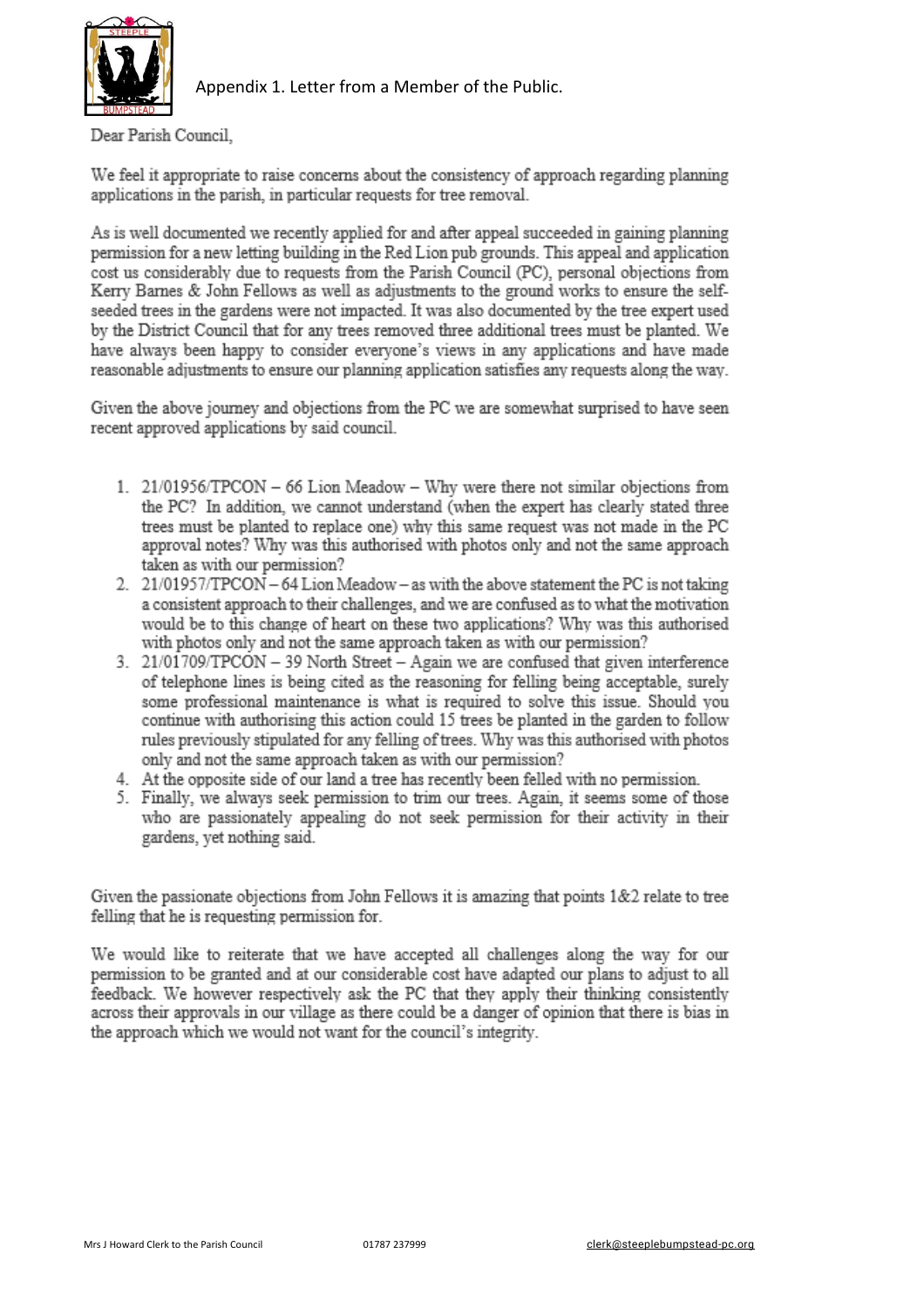

### **District Councillor's Report August 2021 to Parish Councils** (Cllr. Diana Garrod - Bumpstead Ward)

### **Temporary Road Traffic Orders**

Intended road closures:-

Finkle Green, Birdbrook due to commence on 10<sup>th</sup> August for 3 days (Anglian Water new connection). Camps Rd, Helions Bumpstead on 10<sup>th</sup> August for 6 hours (Openreach pole testing).

Wiggins Green, Copy Hill, Helions Bumpstead on 11<sup>th</sup> August for 6 hours (Openreach pole testing). Camps Rd, Helions Bumpstead on 12th August for 1 hour (UK Power Networks tree trimming) Station Road, Sturmer on 16<sup>th</sup> August for approximately 1 week (ECC - ground investigations to bridge) Camps Rd, Drapers Green, Helions Bumpstead due to commence on 17<sup>th</sup> August for 21 days (County Broadband fibre optic broadband installation).

Birdbrook Rd, Birdbrook due to commence on 19<sup>th</sup> August for 1 day (Anglian Water meter exchange). Chapel Street, Steeple Bumpstead due to commence on 23rd August for 5 days (ECC carriageway patching). Finchingfield Rd, Eggshell Lane, Steeple Bumpstead due to commence on 23rd August for 5 days (ECC carriageway patching).

Birdbrook Rd, Stambourne due to commence on 24<sup>th</sup> August for 3 days (Anglian Water boundary box installation).

Birdbrook Road, Birdbrook due to commence on 31st August 2021 for 3 days (ECC carriageway patching). Haverhill Road, Wiggins Green, Copy Hill due to commence on 9th September 2021 for 21 days (County Broadband superfast fibre optic broadband installation).

Steeple Bumpstead Rd, Helions Bumpstead on 20<sup>th</sup> September for 7 days (County Broadband superfast fibre optic broadband installation

#### **Affordable Housing and Land Searches**

This year BDC has so far seen 91 affordable housing completions during April, May and June and are therefore on target to deliver over 200 affordable homes by the end of the Civic year.

The Government scheme for a Stamp Duty holiday resulted in a surge in house sales. The scheme is being phased out and ending in October. Despite this surge, the Governance Team have kept to their expected response times and have been able to assist neighbouring local authorities to clear their backlog, furthermore BDC is rated as the 5<sup>th</sup> best Authority in England in this service. In June this year, the Land Charges search total from developers and personal searches reached a peak at 136% higher than June 2020.

#### The Community Support and Employment Service

This is a new FREE service at Braintree District Council; working alongside the Department for Work and Pensions to support people living in the Braintree District with their employment needs, to assist in managing challenging life barriers that are affecting a person's development or hindering their life opportunities to employment though engagement and identify individual solutions which will lead to progression towards the job market. Participants can be those who are unemployed, those who are in fear of unemployment for some reason and those who are for any reason, no longer engaging with the workplace. For further information, contact Mr Paul Weaver.

#### **Steeple Bumpstead GP Services**

The District Council is not able to influence the provision of GP services. However, I have been communicating with the Partnerships & Development Director, at Suffolk GP Federation CIC after I discovered that a few residents found that they were not registered with Unity Healthcare, Haverhill Practice. Unity Healthcare are keen to address this issue ASAP and have requested that residents contact them directly to resolve this.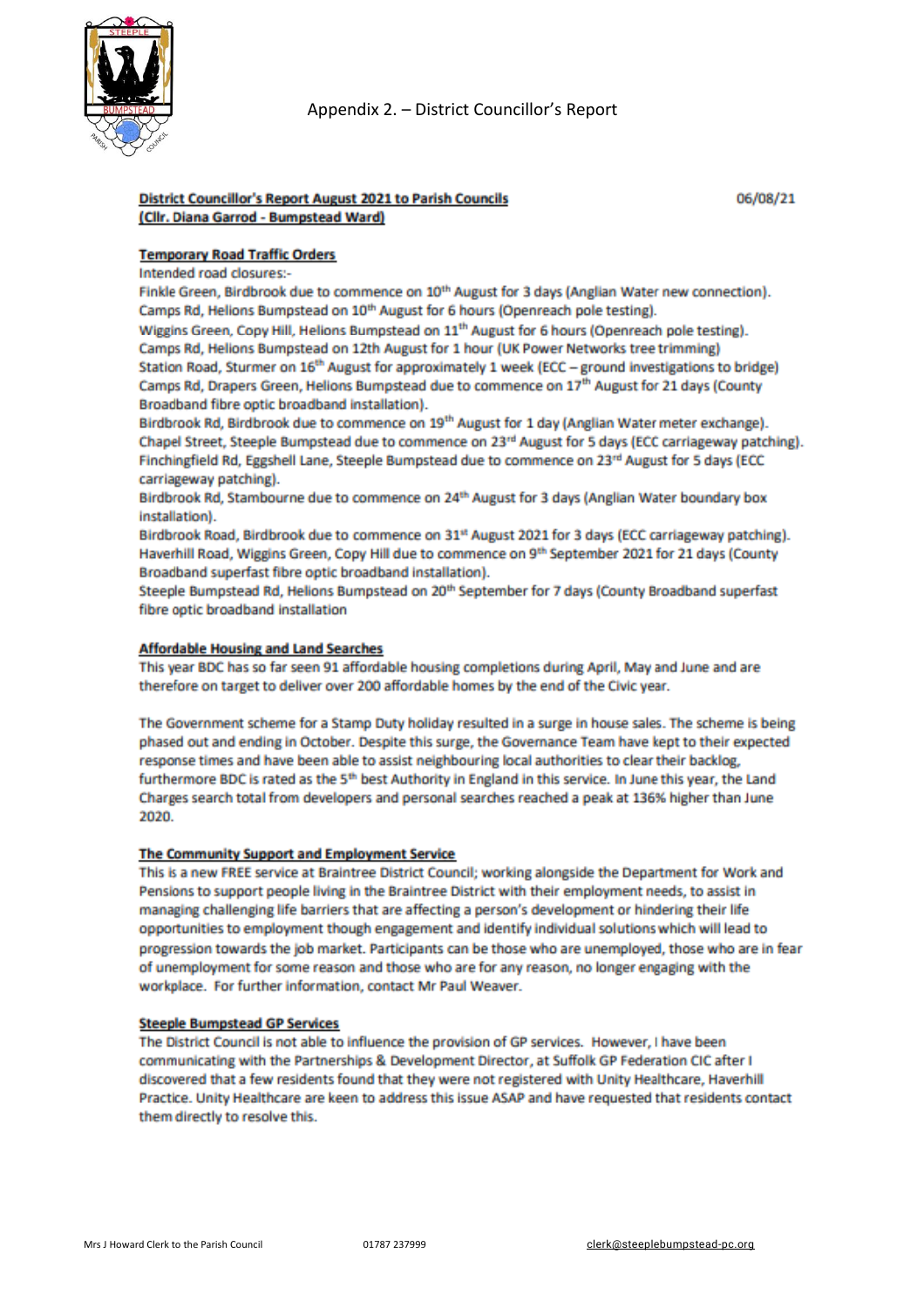

With regards to future plans for Steeple Bumpstead Surgery, they have informed me that they do not have a firm position at present as to whether services will run from this building. They say they are currently in discussions about the use of the Unity Healthcare buildings 'post pandemic' and will keep me updated with developments as the unfold. They also said "I would urge parish councils and residents to be mindful of the extreme pressures they are experiencing across the NHS; the unprecedented and relentless increase in demand following relaxation of restrictions and the exhaustion of many of the staff who really do need some time to recover".

### **Mental Health Champions**

At the Cabinet meeting held on 17<sup>th</sup> May, it was agreed that Braintree Council will sign up to the Local Authorities Mental Health Challenge run by the Centre for Mental Health (and partners), and to appoint myself and Clir. Andrew Hensman as the Council's Member Champions.

It was reported that Local Authorities have a key role in promoting wellbeing and improving mental health in their communities. The mental health challenge for Local Authorities (the Challenge) seeks to support and encourage Local Authorities to undertake a proactive approach toward addressing this crucial issue. By signing up to the Challenge, the Council would adhere to the following principles:

a) Support positive mental health in its community, including in local schools, neighbourhoods and workplaces;

b) Would look to reduce inequalities in mental health in our community;

c) Work with local partners to offer effective support for people with mental health needs;

d) Tackle discrimination on the grounds of mental health in our community; and

e) Proactively listen to people of all ages and backgrounds about what they need for better mental health.

The role of the Member Champion required those appointed to the role to support the Council's activities and responsibilities through key activities, which included:

a) Advocating for mental health issues in Council Meetings and policy development;

b) Reaching out to the Local Community (e.g. via schools, businesses, faith groups) to raise awareness and challenge stigma;

c) Listening to people with personal experiences of mental ill health to get their perspectives on local needs and priorities;

d) Fostering local partnerships between agencies to support people with mental health problems more effectively; and

e) Encouraging the Council to support the mental health of its own workforce and those of its contractors.

In undertaking these key activities, Member Champions will provide a presence for mental health within the Council, working respectively and sensitively with Members and responding to requests from the Challenge Organisers on the work undertaken. The Cabinet Member for Health and Wellbeing would continue to retain oversight for emotional health and wellbeing. Alongside this, the Member Champions will be required to ensure that the Cabinet Member is kept up to date throughout the course of their roles.

Cllr. Diana Garrod District Councillor - Bumpstead Ward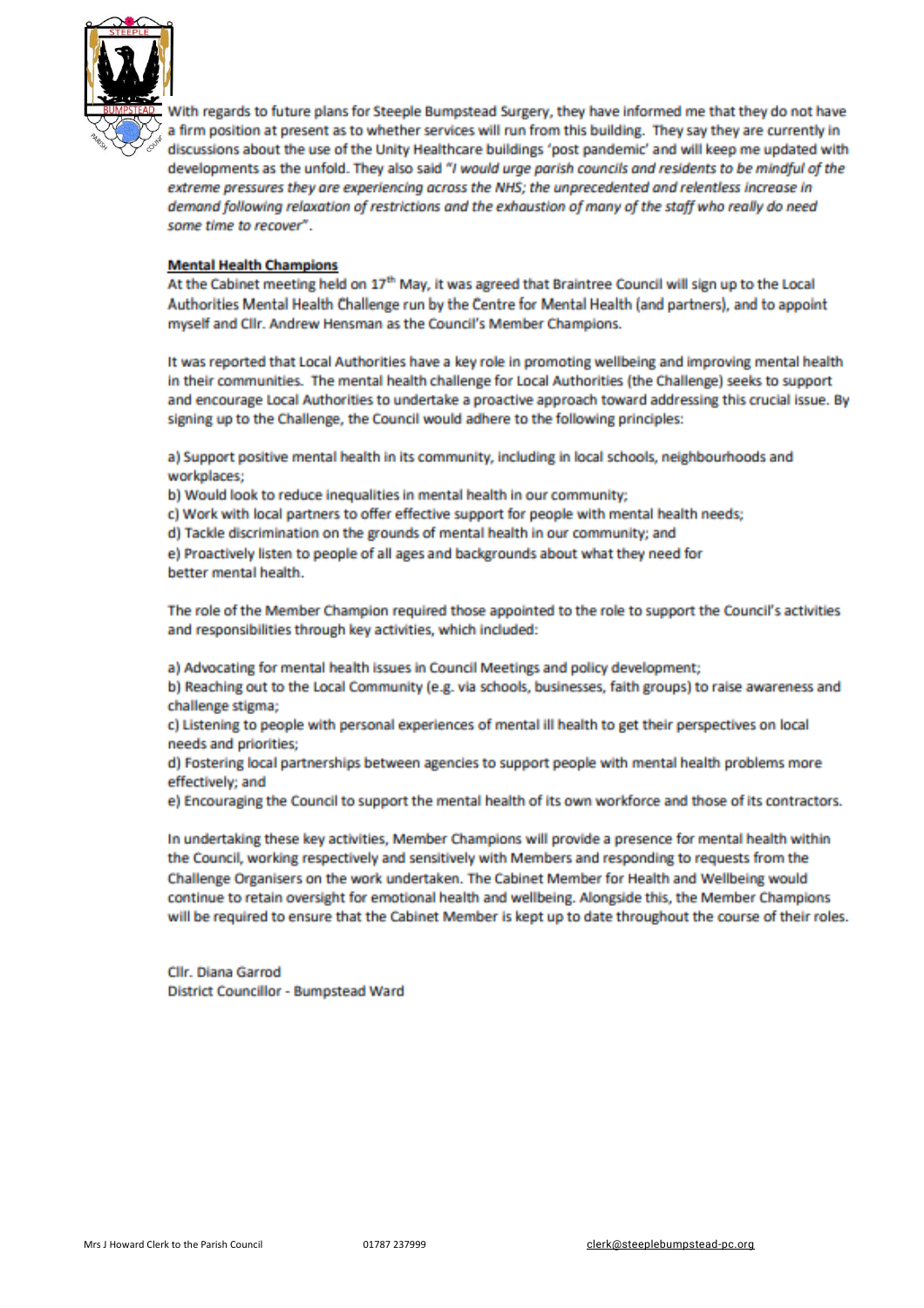

### Appendix 3. – County Councillor's Highlights

**Long term Covid** - *The Leader of Essex County Council (ECC), Cllr Kevin Bentley, has announced a new, independent commission which will identify the long-term effects of Covid-19, alongside the opportunities* available to Essex residents and businesses to build a better future. An initial report will be produced by the end of 2021, outlining the likely long-term impacts of the pandemic and identifying any specific challenges. A *final report in will be published in summer 2022 with recommendations on how local agencies and communities could manage risks and exploit new opportunities.*

**Free School Meals and support for families**- *A final £3.6m Covid Local Support Grant from central government was available to provide free school meals over the summer holidays and extra support for families hit by the pandemic.*

**Essex Public Health Information**- *Essex residents are reminded to remain cautious and Keep Covid in Check as the restrictions are lifted.*

**Essex Highways Road Surfaces** – *Essex Highways' crews have surfaced over 110 miles of road, the equivalent* of a journey across Essex from border to coast and back, in the seven months of 2021 so far. Various processes were used, including:

- Fast Coverage Surface Dressing, where machines quickly cover the road with sticky "binder" tar layer and then spread stones on top
- Intensive micro-surfacing which is finished by hand
- Full resurfacing where heavy machines grind off the existing road surface and the crew then lay new asphalt.